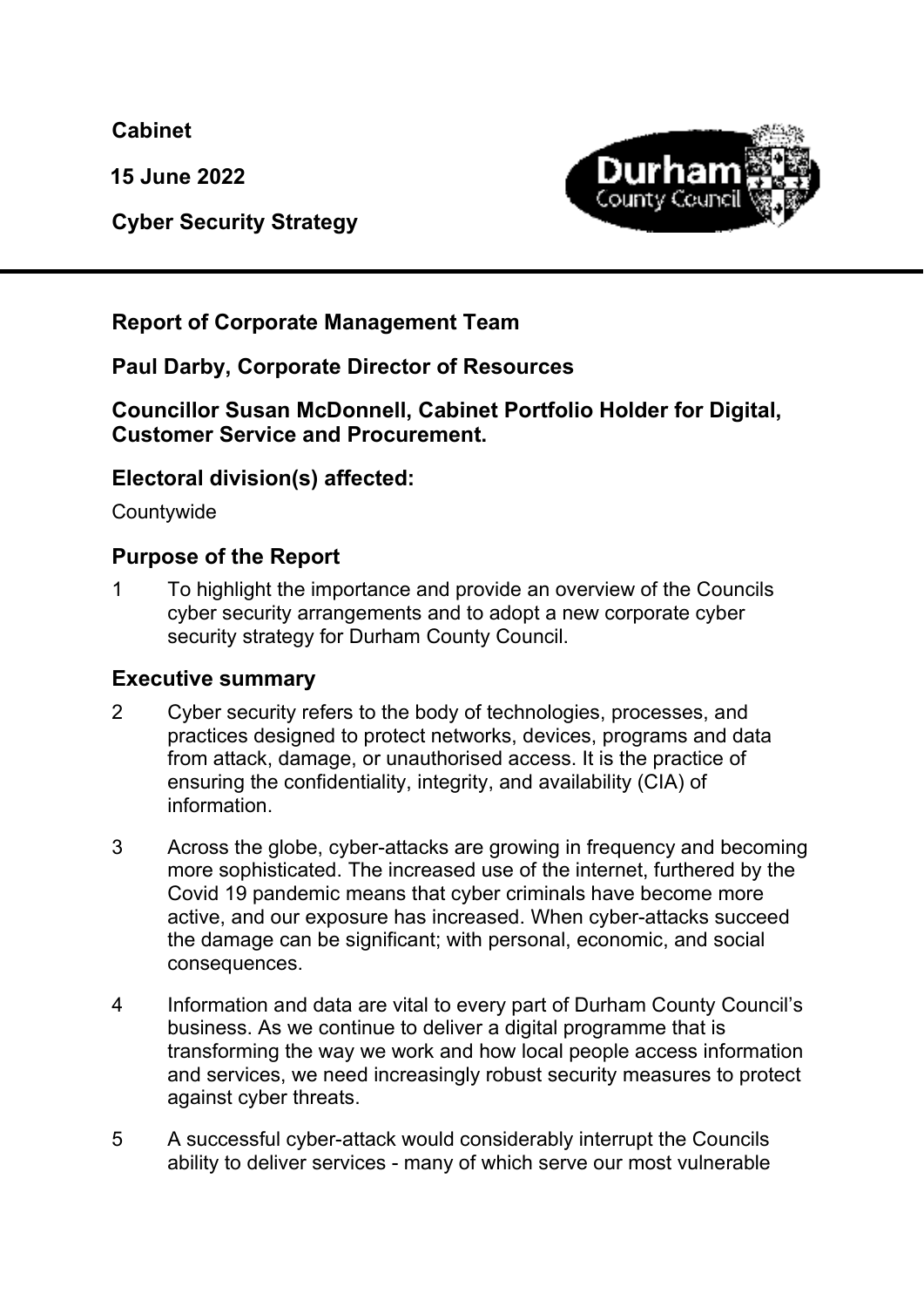residents - as well as incurring large recovery costs and significant damage to our reputation.

- 6 To mitigate the multiple threats faced and to safeguard our interests in cyberspace, the Council needs a clearly defined and strategic approach to underpin collective and individual actions in the digital domain.
- 7 The Cyber Security Strategy is a new strategy, proposed in response to the increasing threats from cyber criminals and several successful and high-profile cyber-attacks on other public and private organisations.
- 8 The strategy aligns to the recently published Government cyber security strategy, the central aim of which is for government's critical functions to be significantly hardened to cyber-attack by 2025, with all government organisations across the whole public sector being resilient to known vulnerabilities and attack methods no later than 2030.
- 9 It is critical that the council sets out a clear and defined approach for protecting its information systems and the data it holds to ensure the services it provides are secure and its residents, businesses and stakeholders can safely transact with us. This includes achieving a balance of embracing digital opportunities, including making information more widely available and accessible, whilst ensuring that right levels of protection are in place.
- 10 It is intended that the strategy, as well as signalling a clear direction of travel, demonstrates the Councils firm commitment and the actions we will take to further establish a trusted digital environment for the organisation, our residents, and other stakeholders.
- 11 The strategy and the actions contained within will further strengthen and secure the Council from cyber threats by increasing security awareness throughout our workforce, investing in our systems and digital infrastructure, deterring our adversaries, and developing a wide range of responses, from basic cyber hygiene to the most sophisticated defences.
- 12 Cyber-attacks will continue to evolve, which is why we will continue to work at pace to stay ahead of all threats. The Cyber Security Strategy underpins and enables the Digital Strategy, which continues to ensure we will place the customer at the heart of everything we do in a changing technological landscape.
- 13 The new strategy has been designed to be a presented and consumed primarily as digital document and although hard copies will be available on request, this will be by exception.
- 14 The full document is included in Appendix 2.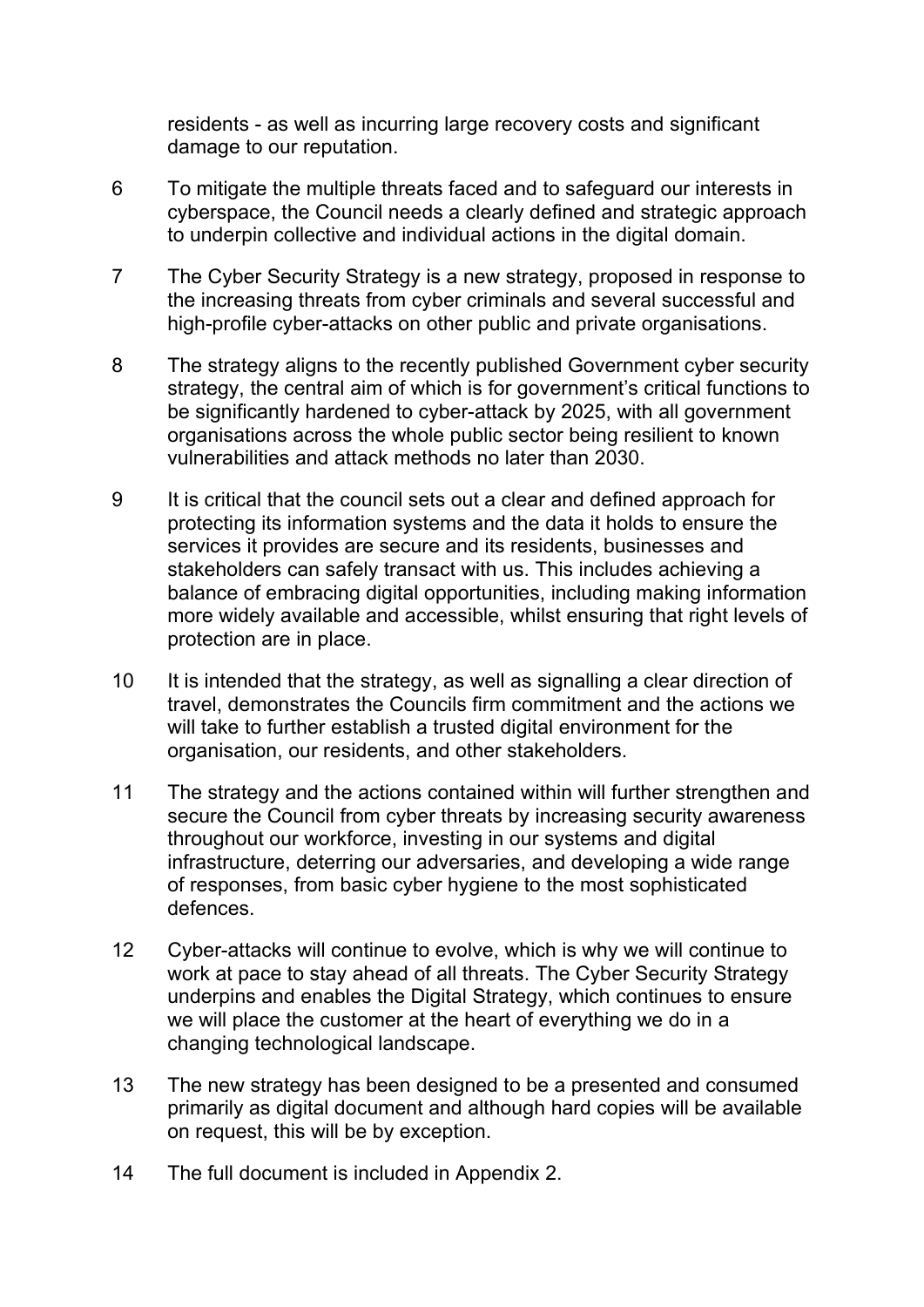## **Recommendation(s)**

- 15 Cabinet is recommended to:
	- (a) Note the content of the report and agree the adoption of the Cyber Security Strategy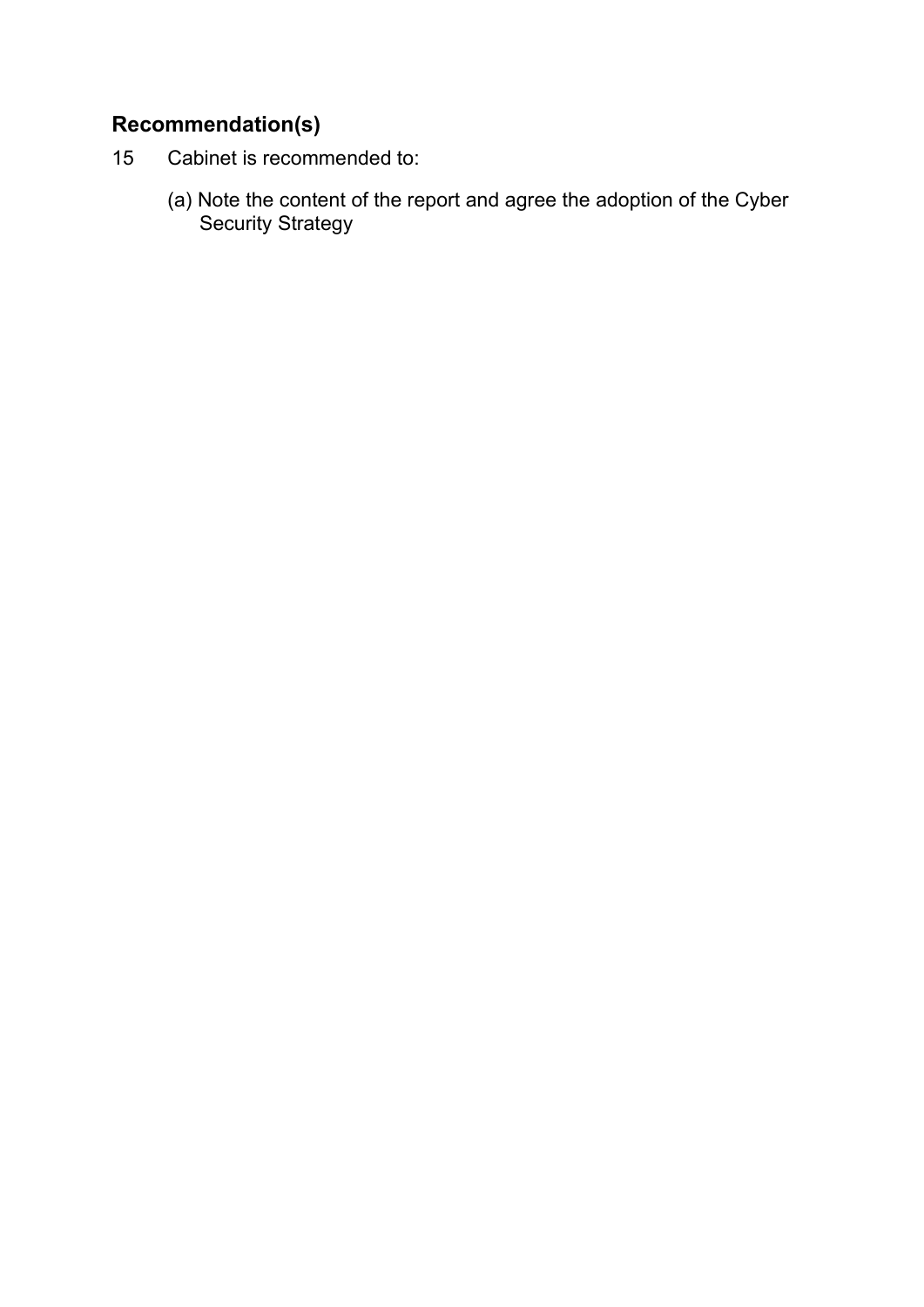## **Background**

- 16 Cyber security refers to the body of technologies, processes, and practices designed to protect networks, devices, programs and data from attack, damage, or unauthorised access.
- 17 It is the practice of ensuring the confidentiality, integrity, and availability (CIA) of information. Attacks on confidentiality include stealing or copying personal information. Attacks on integrity seek to corrupt, damage, or destroy information or systems and the people who rely on them. Attacks on availability focus on denial of services.
- 18 Across the globe, cyber-attacks are growing in frequency and becoming more sophisticated. The increased use of the internet caused by Covid 19 pandemic means that cyber criminals have become more active, and our exposure has increased. When cyber-attacks succeed the damage can be significant; with personal, economic, and social consequences.
- 19 To deliver services, Durham County Council collects, processes, transmits, and stores large amounts of personal and sensitive data and transmits sensitive data across networks to other devices.
- 20 A successful cyber-attack would considerably interrupt the Councils ability to deliver services - many of which serve our most vulnerable residents - as well as incurring large recovery costs and significant damage to our reputation.
- 21 The time to recover can be significant. Information from known cyberattacks show that Copeland Borough Council took over 2 years to recover services from an attack in 2017 and whilst Hackney Council's ICT services were restored after 13 months from an attack in 2020, the processing of transaction backlogs remain an issue today, two years later.
- 22 A robust cyber security approach enables us to protect information, the systems that are used to process or store it, ensures our services are kept up and running, and is vital in ensuring the public trusts the council with their information.
- 23 As we deliver a digital programme that is transforming the way we work and how local people access information and services, we need increasingly robust security measures to protect against cyber threats.
- 24 This direction of travel is expected to continue and accelerate, making effective cyber security ever more crucial in protecting against new types of threats, risks, and vulnerabilities.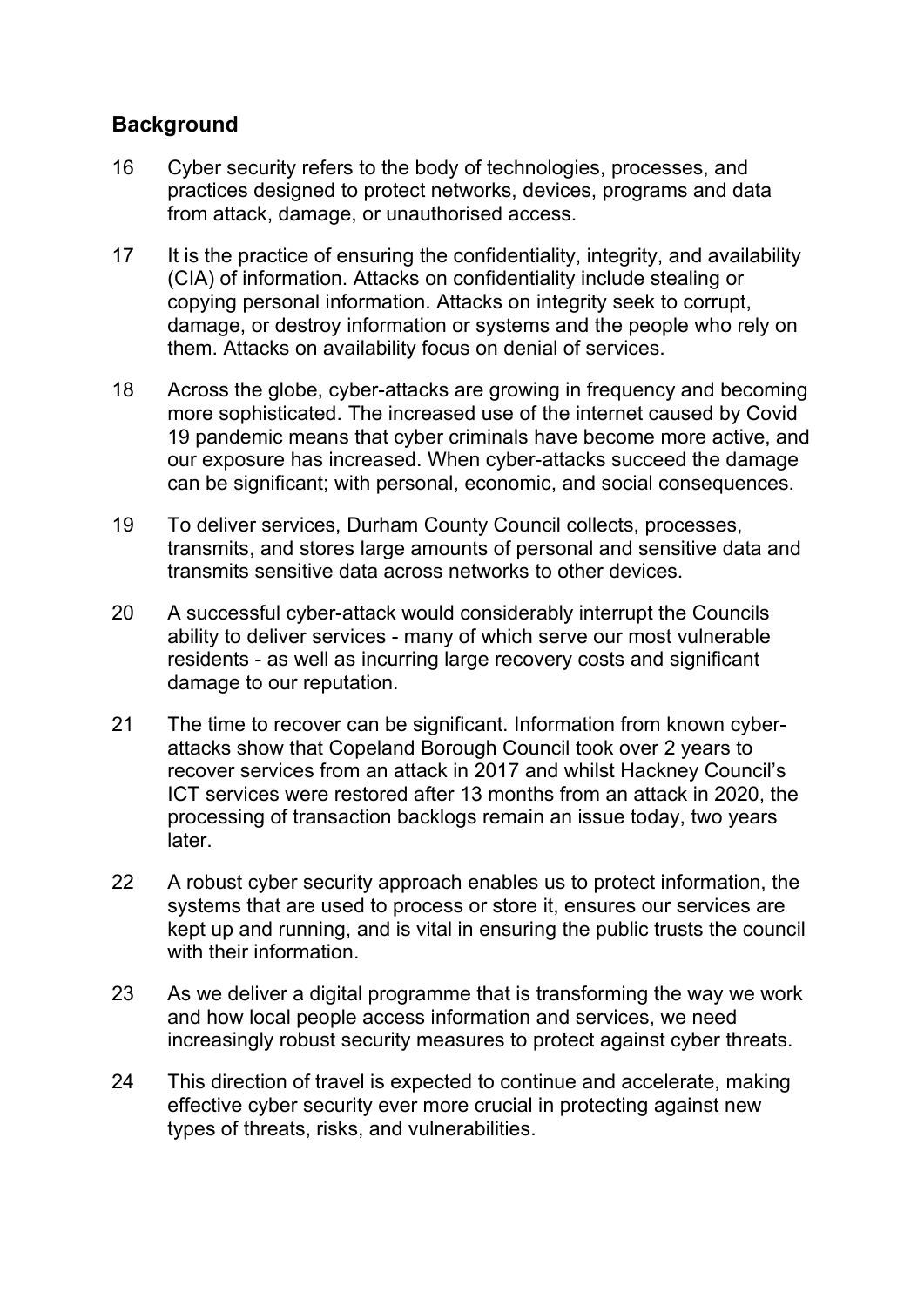#### **Why do we need a cyber security strategy for Durham County Council?**

- 25 The Cyber Security Strategy is a new strategy, proposed in response to the increasing threats from cyber criminals and several successful and high-profile cyber-attacks on public and private organisations.
- 26 The strategy aligns to the recently published Government cyber security strategy, the central aim of which is for government's critical functions to be significantly hardened to cyber-attack by 2025, with all government organisations across the whole public sector being resilient to known vulnerabilities and attack methods no later than 2030.
- 27 To support the achievement of this aim it is critical that the council sets out a clear and defined approach for protecting our information systems and the data we hold to ensure the services we provide are secure and our residents, businesses and stakeholders can safely transact with us. This includes achieving a balance of embracing digital opportunities, including making information more widely available and accessible, whilst ensuring that right levels of protection are in place.
- 28 It is intended that the strategy, as well as signalling a clear direction of travel, demonstrates the Councils firm commitment and the actions we will take to further establish a trusted digital environment for the organisation, our residents, and our stakeholders.
- 29 We will strengthen and secure the Council from cyber threats by increasing security awareness throughout our workforce, investing in our systems and infrastructure, deterring our adversaries, and developing a wide range of responses, from basic cyber hygiene to the most sophisticated defences.
- 30 The establishment of a Digital Security Team (DST) and partnership working both regionally and nationally shows that cyber security is taken seriously within the Council.
- 31 Investment in staff training has recently supported two members of the team in gaining MSc in Cyber Security, and a Cyber Security Apprentice post is part of the structure.
- 32 Successful bidding for available funding has allowed the deployment of a Cyber Vault, which securely holds copies of the authority's important datasets. This development was funded with £350,000 from MHCLG.
- 33 Cyber-attacks will continue to evolve, which is why we will continue to work at pace to stay ahead of all threats. The Cyber Security Strategy underpins and enables the Councils Digital Strategy, which continues to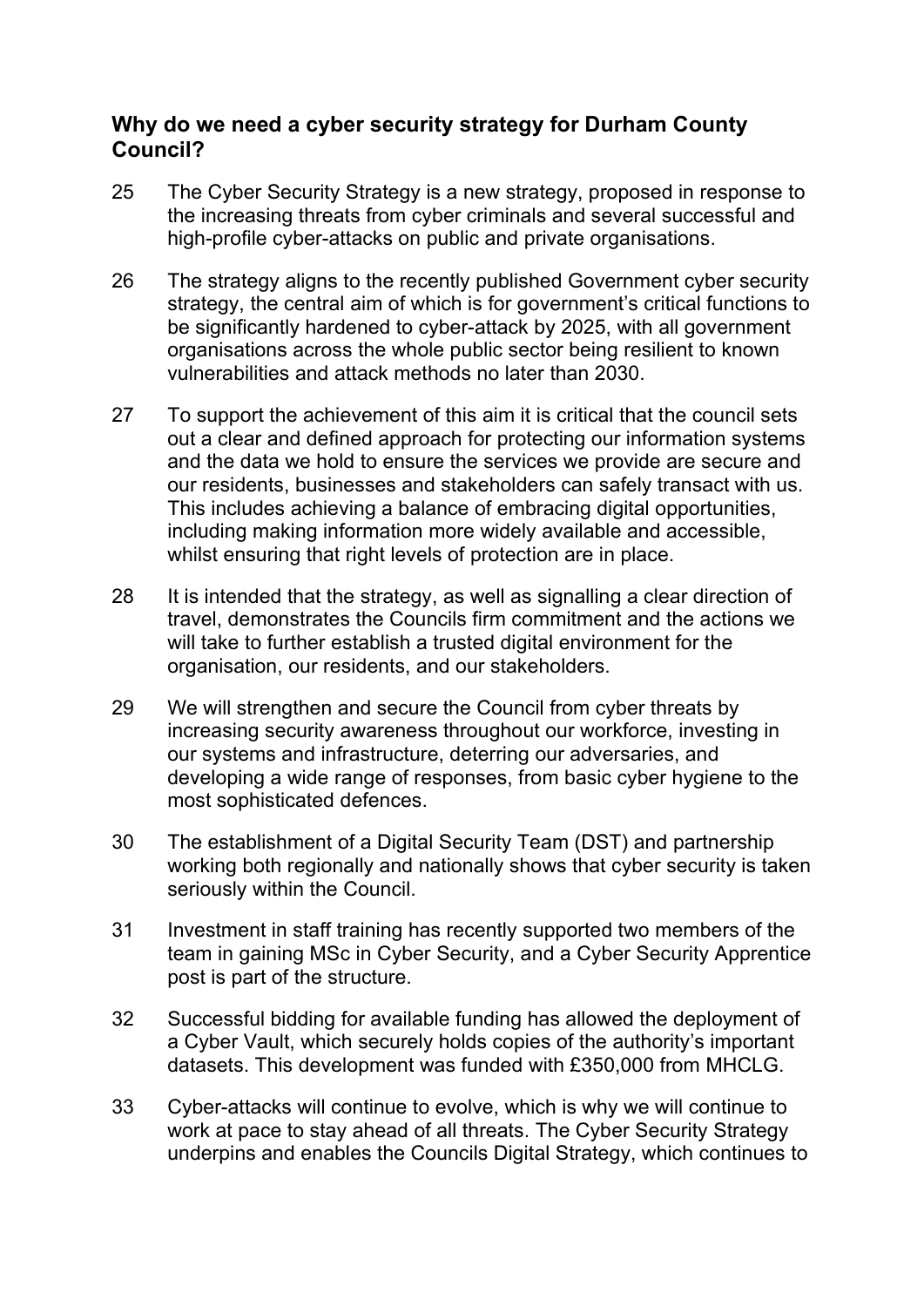ensure we will place the customer at the heart of everything we do in a changing technological landscape.

- 34 Through delivery of the strategy, the council will comply with and embed the principles of 'Cyber Essentials Plus'; a government-backed, industry-supported scheme to help organisations protect themselves against common online threats. The council will also follow the "10 Steps to Cyber Security" framework published by the National Cyber Security Centre
- 35 The scope of the strategy includes all DCC's information systems, the data held on them, and the services they help provide. It aims to increase cyber security for the benefit of all residents, businesses, partners, and stakeholders; helping to protect them from cyber threats and crime.

#### **Future approach**

- 36 To mitigate the multiple threats, we face and safeguard our interests in cyberspace, we need a strategic approach that underpins our collective and individual actions in the digital domain.
- 37 This will include:

**A council wide risk management framework** to help build a risk aware culture within the council, ensuring staff understand how to identify and manage risks.

**Cyber Awareness training** to help mitigate insider threats, understand supply chain risks, and ensure all staff understand the issues and their responsibilities.

**Applying the Cyber Essentials scheme** controls and conforming to appropriate frameworks to ensure that the council will be able to identify, mitigate and protect against information security risks in a prioritised and resourceful fashion.

38 The diagram below the key steps for protecting the council and its stakeholders from cyber-attacks.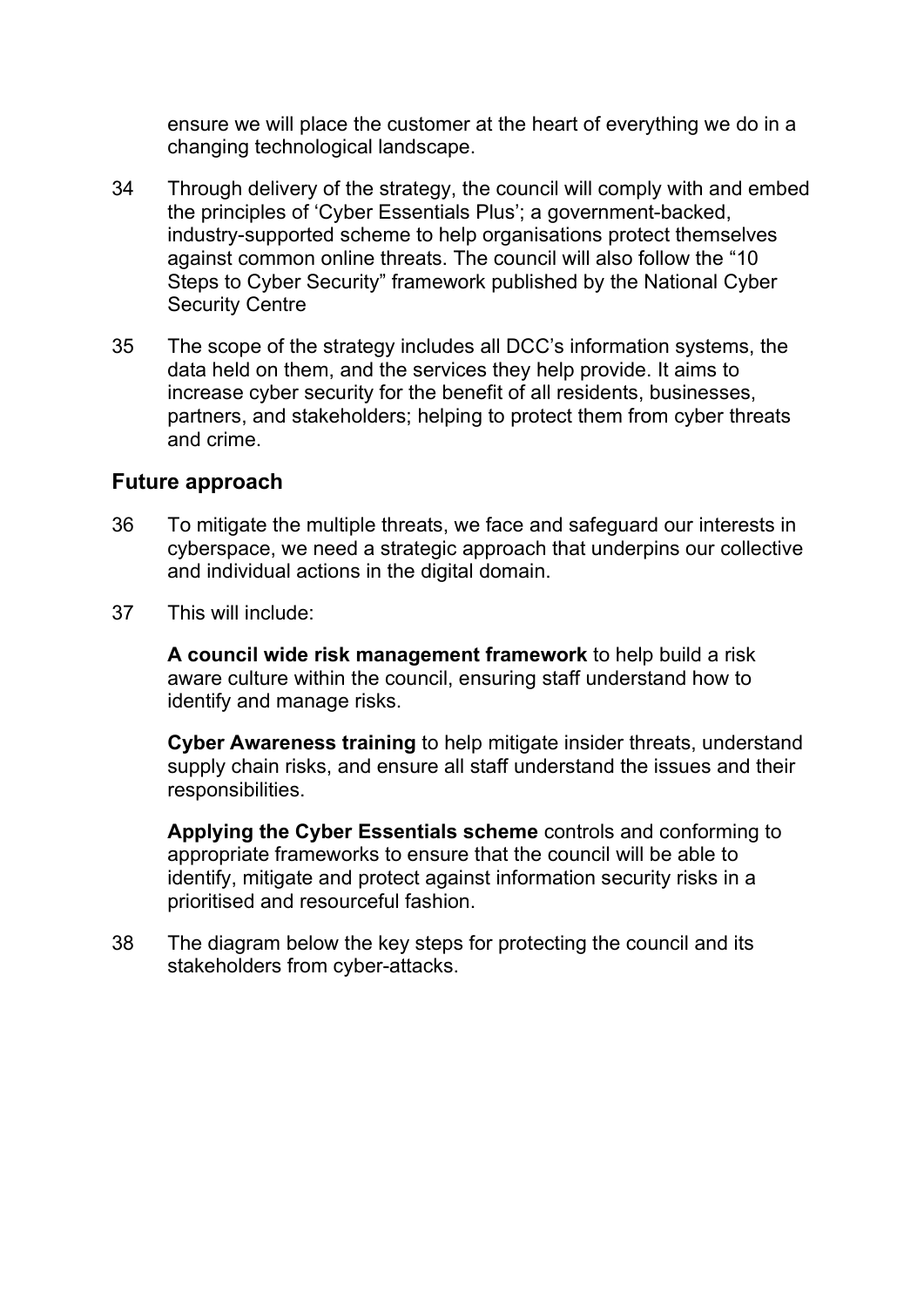#### Prediction

• Assess Risk

- Anticipate threats/attacks
- Baseline systems and security

#### Response

Rapidly response to incidents • Follow an agreed communication plan and business continuity plan, e.g. which systems will be restored or sustained to continue to deliver services

#### **Prevention**

• Leadership -Roles and Responsibility • Governance • Technology and information

• Agreed plans and guidance agreed

• Training

#### **Detection**

• Monitor key areas and activities for attacks • Identify issues and breaches

#### **Implementation Plan**

- 39 To adapt to the changing landscape and achieve our strategy aims we will align with the National Cyber Security Strategy's approach to defend the Council and our residents' cyberspace, to deter our adversaries and to develop our capabilities.
- 40 The council will have the means to defend against evolving cyber threats, to respond effectively to incidents, and to ensure networks, data and systems are protected and resilient. This includes helping our residents, businesses, and partners in gaining the knowledge and ability to defend themselves.
- 41 The council will be a hard target for all forms of aggression in cyberspace. This will involve detecting, understanding, investigating, and disrupting hostile action against us.
- 42 The council will continually develop our innovative cyber security strategy to address the risks faced by our residents, businesses, and community and voluntary sector. This includes developing a coordinated and tailored approach to risks and threats that we may encounter and mitigation of potential vulnerabilities.
- 43 Additionally, and to provide assurance, a range of critical success factors are outlined within the strategy.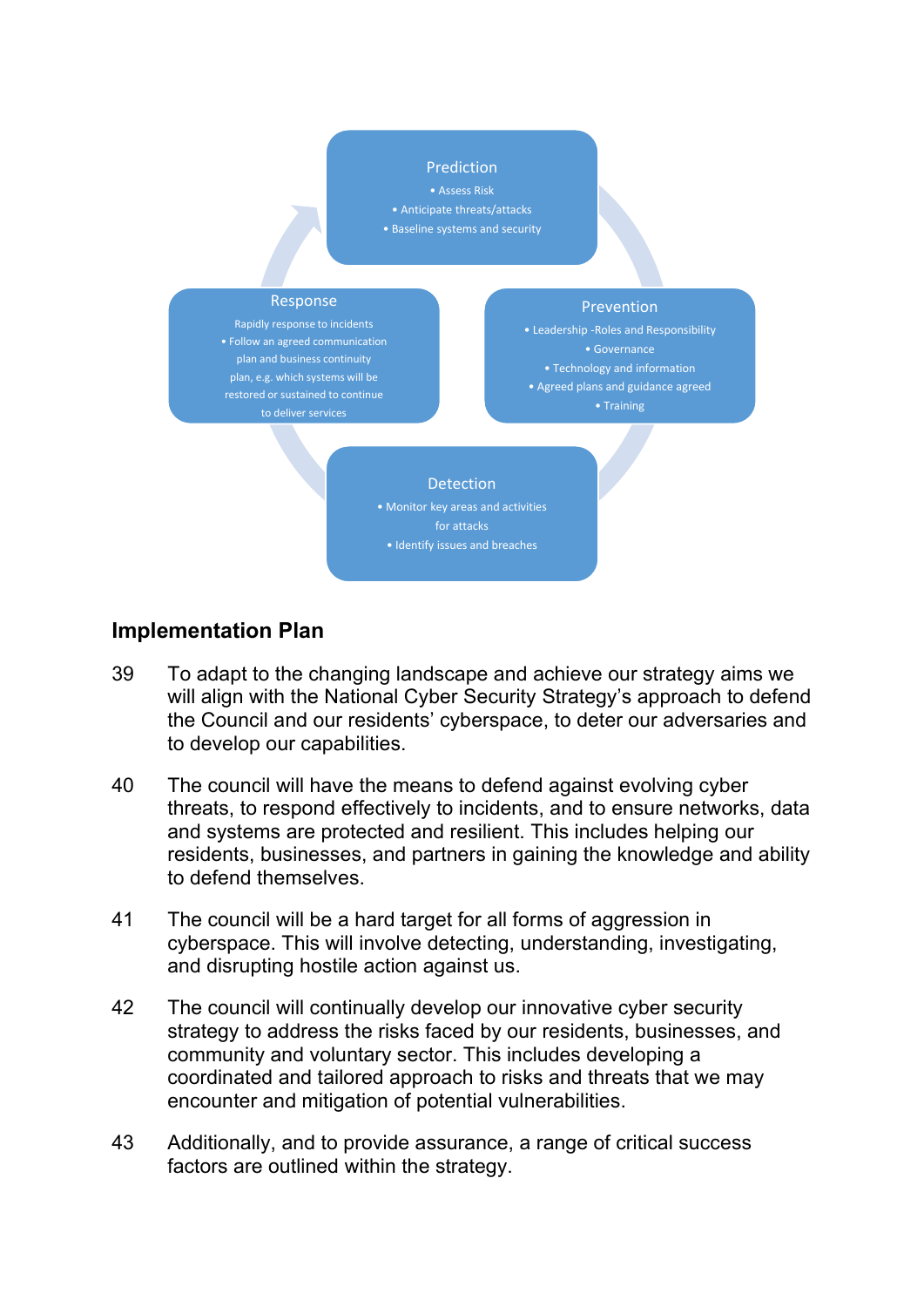## **Cyber Security Strategy Document**

- 44 The new cyber security strategy has been designed to be viewed and consumed primarily as digital document and although hard copies will be available on request, this will be by exception. A draft of the full document is presented in Appendix 2 of this report.
- 45 The more detailed implementation planning documents should not be shared with other organisations and should be withheld from disclosure to Freedom of Information requests, as it may provide an advantage to cyber criminals.

## **Conclusion**

- 46 The proposed cyber security strategy sets out an approach for protecting our information systems and the data we hold to ensure the services we provide are secure and our residents, businesses and stakeholders can safely transact with us. This includes achieving a balance of embracing digital opportunities, including making information more widely available and accessible, whilst ensuring that right levels of protection are in place.
- 47 This strategy demonstrates our commitment and the key actions we will take to further establish a trusted digital environment for the Council. We will strengthen and secure the Council from cyber threats by increasing security awareness throughout our workforce, investing in our systems and infrastructure, deterring our adversaries, and developing a wide range of responses, from basic cyber hygiene to the most sophisticated defences.
- 48 Cyber-attacks will continue to evolve, which is why we will continue to work at pace to stay ahead of all threats. The Cyber Security Strategy underpins and enables the Digital Strategy, which continues to ensure we will place the customer at the heart of everything we do in a changing technological landscape.
- 49 The measures outlined in this strategy will safeguard trust and confidence in the way we operate and deliver our services, supporting DCC to remain at the forefront of digital leadership.
- 50 The adoption of the strategy will provide a framework within which these ambitions can be delivered, and will align to the council vision, council plan and digital strategy.

#### **Background papers**

NCSC National Cyber Security Strategy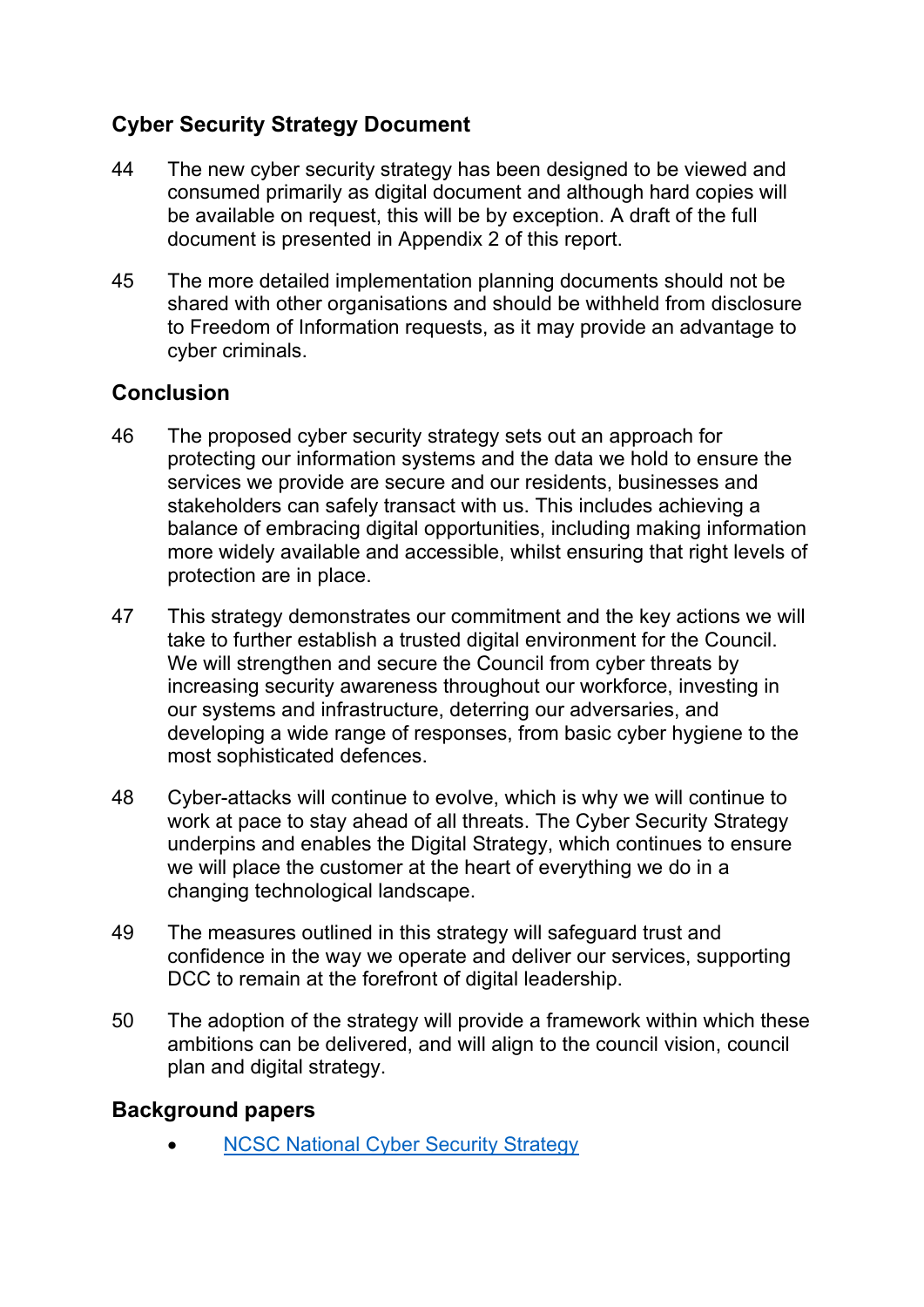- NCSC 10 Steps to Cyber Security
- Cyber Essentials Plus

## **Other useful documents**

• None

| Tel: 03000 260019<br><b>Contact:</b><br>Steve Hodgson |
|-------------------------------------------------------|
|-------------------------------------------------------|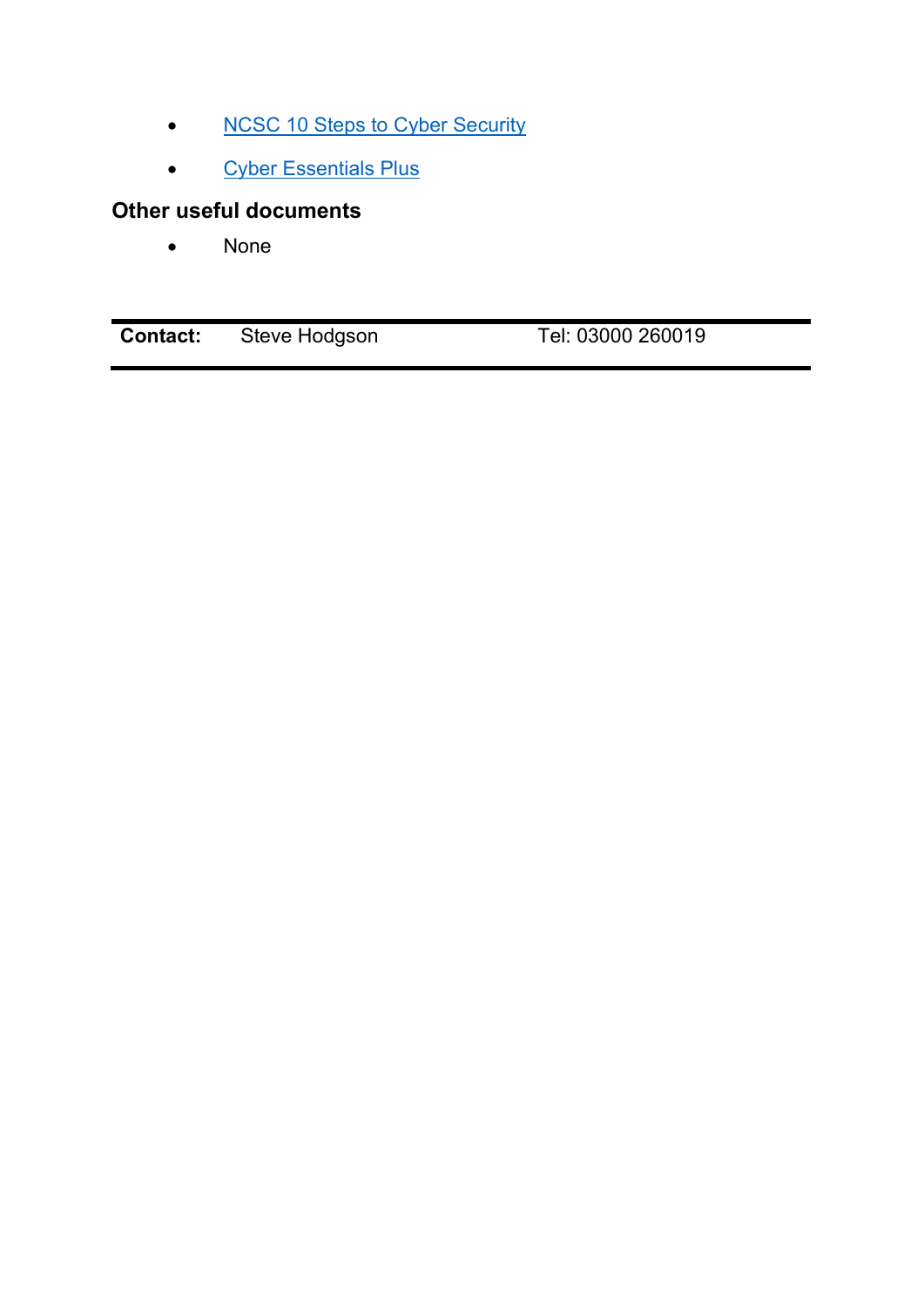## **Appendix 1: Implications**

## **Legal Implications**

The Cyber Security Strategy sets out a framework for the delivery of the Council's digital security ambitions. Delivery within this framework will be managed within a range of project and programme environments, each with individual legal, contractual, and regulatory positions.

## **Finance**

The Cyber Security Strategy sets out a framework for the delivery of the Council's digital security ambitions. Delivery within this framework will be managed within a range of project and programme environments, each with individual financing provision, monitoring, and control.

## **Consultation**

Not applicable

## **Equality and Diversity / Public Sector Equality Duty**

NA

## **Human Rights**

Not applicable

## **Crime and Disorder**

Not applicable

## **Staffing**

Programme activity will be delivered within existing resources.

#### **Accommodation**

Not applicable

#### **Risk**

The management of cyber security is, in large part, the management of risk. The Council has robust processes in place to manage risk at various levels within the organisation.

#### **Procurement**

The Cyber Security Strategy sets out a framework for the delivery of the Council's digital security ambitions. Delivery within this framework will be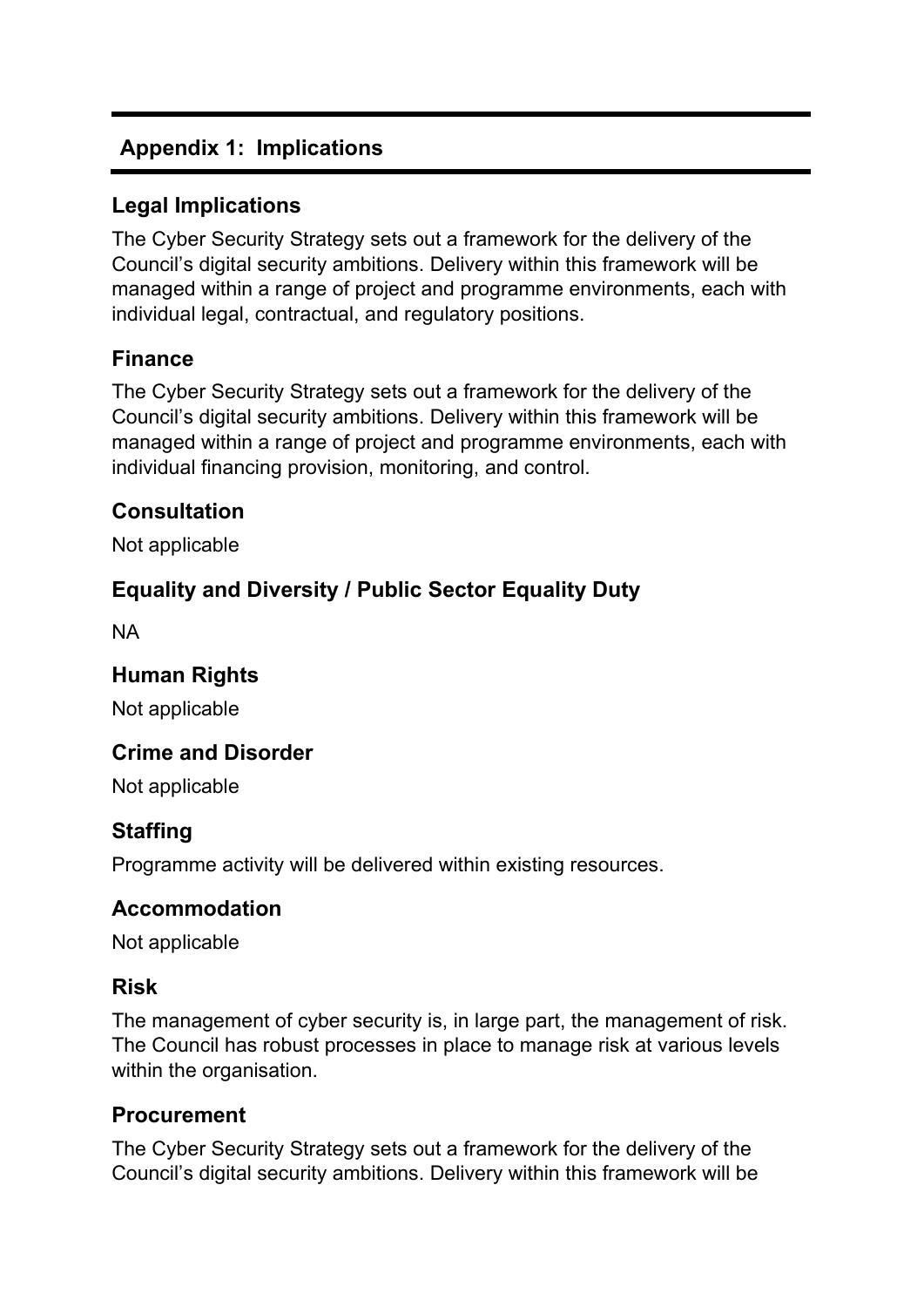managed within a range of project and programme environments, each with individual procurement provision, monitoring, and control.